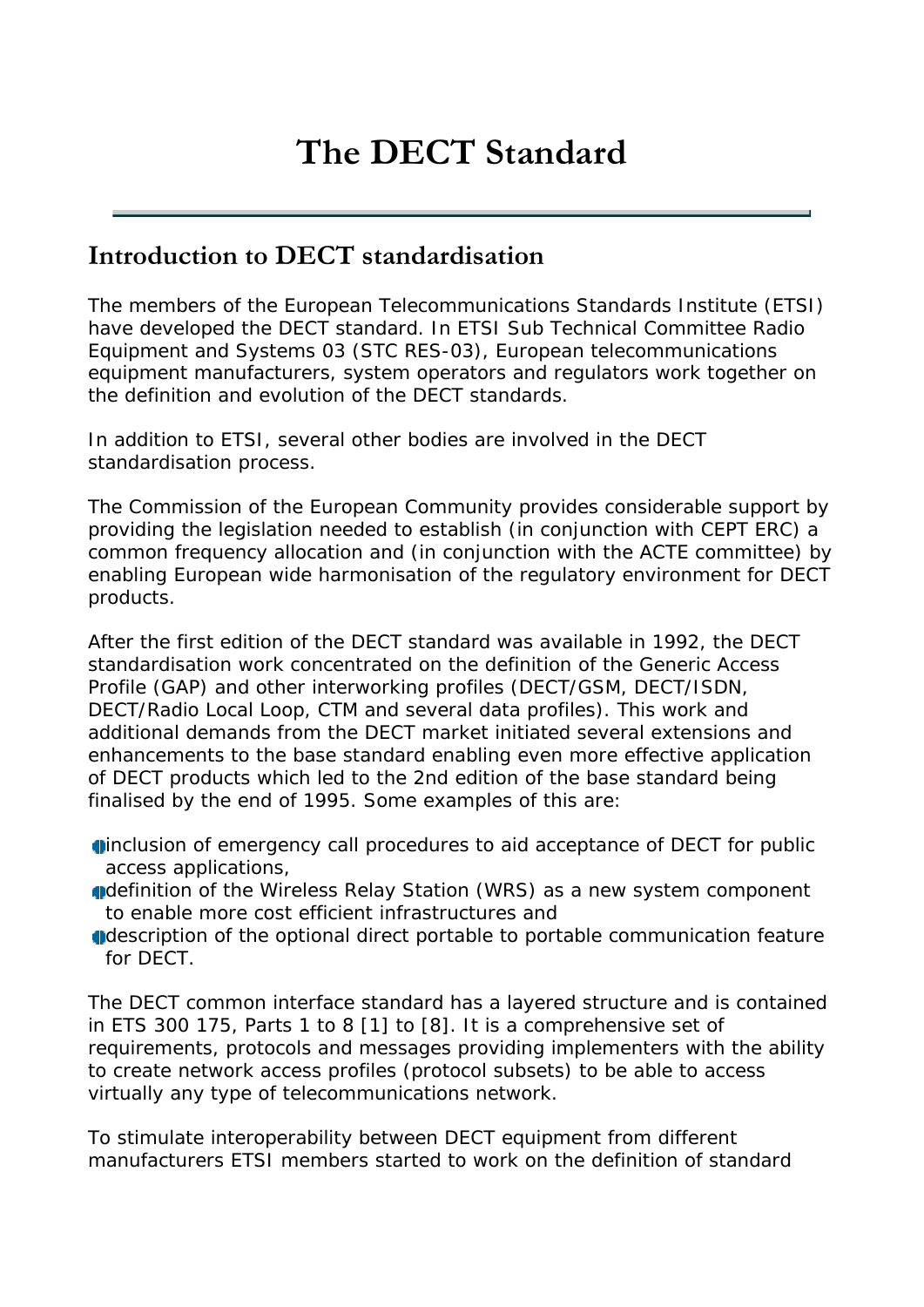interworking profiles by the end of 1993. The Generic Access Pro-file GAP [9] was the first profile, completed in 1994. It contains the protocol subset required for the basic telephony service in residential cordless telephones, business wireless PABX, and public access applications; it provides the basis for all other DECT speech profiles. Interoperability testing for GAP has been finished successfully.

| Part                                                      | <b>Title</b>                             | <b>Description</b>                                                                                                                                                                                                                                                               |
|-----------------------------------------------------------|------------------------------------------|----------------------------------------------------------------------------------------------------------------------------------------------------------------------------------------------------------------------------------------------------------------------------------|
|                                                           |                                          |                                                                                                                                                                                                                                                                                  |
| 1                                                         | Overview                                 | General introduction to the other parts of ETS 300 175                                                                                                                                                                                                                           |
| $\overline{2}$                                            |                                          | Physical layer Radio requirements of DECT, e.g. carrier frequency<br>allocation, modulation method, transmission frame<br>structure, transmitted power limits, spurious emission<br>requirements etc.                                                                            |
| 3                                                         | Medium<br><b>Access</b><br>Control Layer | Description of procedures, messages, and protocols for<br>radio resource man-cess Control agement i.e. link set-up,<br>channel selection, handover, link release and link layer<br>quality maintenance etc.                                                                      |
| $\vert 4 \vert$                                           | Data Link                                | Description of provisions to secure a reliable data link to<br>the network layer Control layer                                                                                                                                                                                   |
| 5                                                         | <b>Network</b><br>layer                  | Description of the signalling layer with call control and<br>mobility management functions and protocols.                                                                                                                                                                        |
| $\overline{6}$                                            | Adressing                                | Identities and Description of the portable and fixed part identities<br>requirements for all Addressing DECT application<br>environments.                                                                                                                                        |
| 7                                                         | Security<br>aspects                      | Procedures to prevent eavesdropping, unauthorised<br>access and fraudulent use. pects                                                                                                                                                                                            |
| 8                                                         | Telephony                                | Telephony requirements for systems supporting the 3.1<br>kHz speech service to ensure proper interworking with<br>public telecommunications networks. De-fines<br>transmission levels, loudness ratings, sidetone levels,<br>frequency re-sponse, echo control requirements etc. |
| Table 1. Parts 1 to 8 of the DECT CI standard ETS 300 175 |                                          |                                                                                                                                                                                                                                                                                  |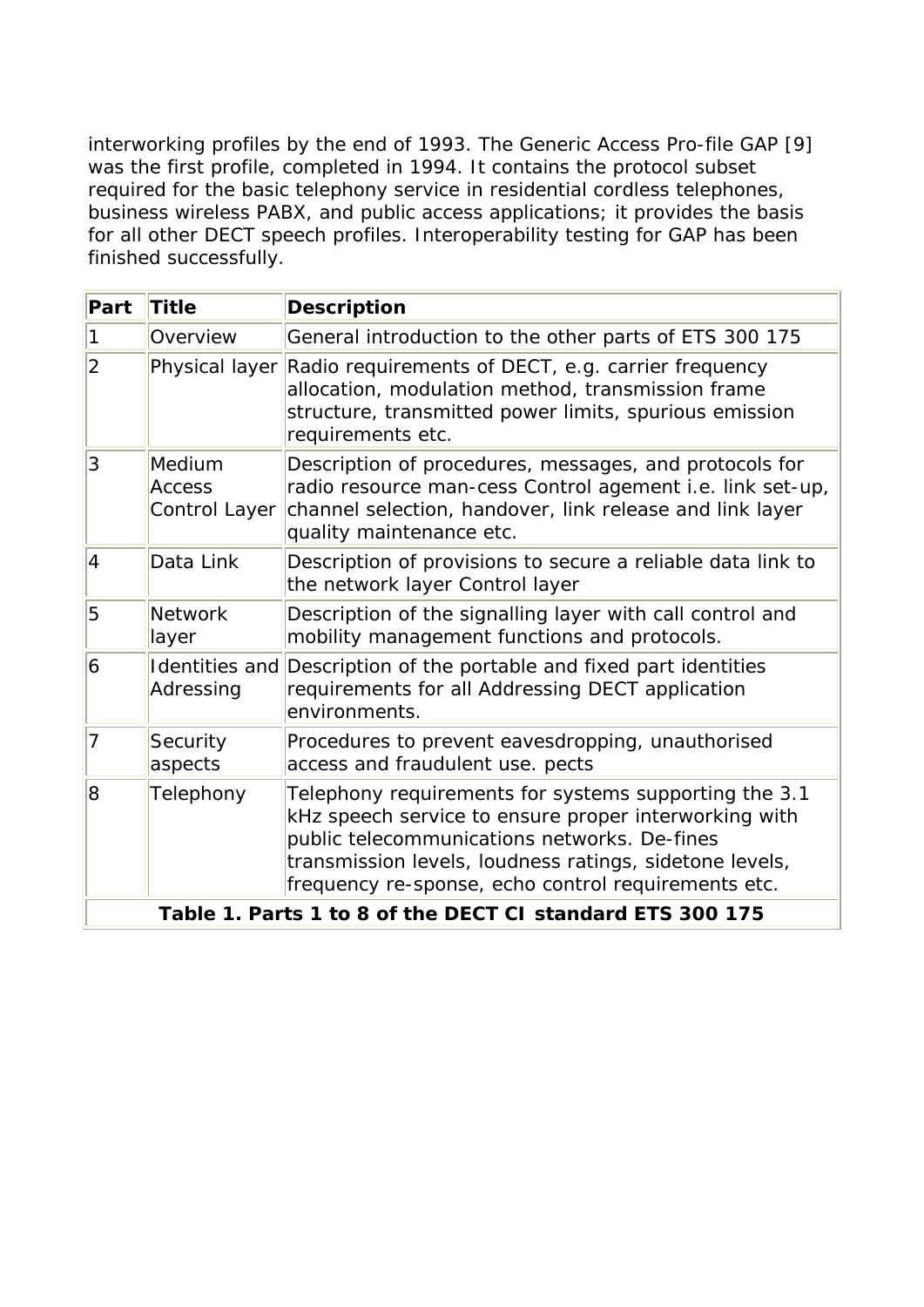## **Basic Operating Principles**

The principles as applied in the DECT standard have been designed to meet the following objectives:

high capacity cellular structured network access

allowing for network wide mobility

Flexible and powerful identities and addressing

high spectrum efficiency

**r**eliable - high quality and secure - radio access

- robustness even in hostile radio environments
- speech transmission quality comparable to the wired telephony service enabling cost efficient implementations of system components
- **allowing for implementation of a wide variety of terminals like e.g. small** pocketable handsets
- flexibility towards varying bandwidth needs (which is bandwidth on demand e.g. for ISDN and data applications)

Furthermore, the standard reflects a high degree of flexibility in the protocols to enable future extension.

## **Mobility**

Although network-wide mobility is outside the scope of the DECT standard, the mobility functions in the DECT standard provide the ability to access the mobility capabilities of telecommunications networks through a (multi) cellular infrastructure giving tremendous flexibility to users roaming across their residence or business site.

Wireless users with authorised access to the network (subscribed users) can make and receive calls at any location covered by the DECT infrastructure (if the infrastructure supports mobility) and move around in this area even when in active communication. When the radio channel is interfered, the seamless handover capability of DECT assures an unnoticeable escape to a newly selected non-interfered radio channel.

## **The MC/TDMA/TDD principle**

The DECT radio interface is based on the Multi Carrier, Time Division Multiple Access, Time Division Duplex (MC/TDMA/TDD) radio access methodology. Basic DECT frequency allocation uses 10 carrier frequencies (MC) in the 1880 to 1900 MHz range. The time spectrum for DECT is subdivided into timeframes repeating every 10 ms. Each frame consists of 24 timeslots each individually accessible (TDMA) that may be used for either transmission or reception. For the basic DECT speech service two timeslots - with 5 ms separation - are paired to provide bearer capacity for typically 32 kbit/s (ADPCM G.726 coded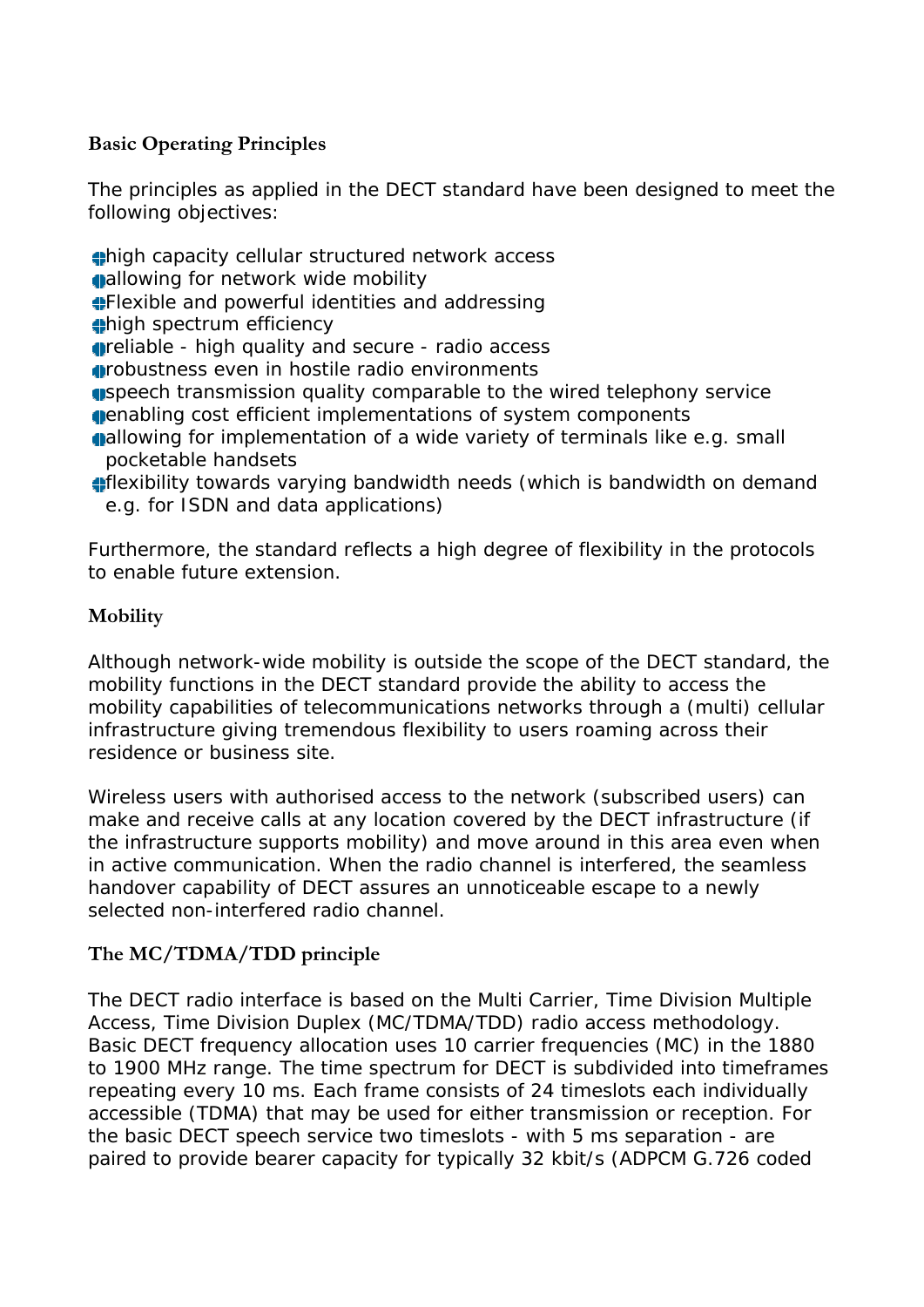speech) full duplex connections. To simplify implementations for basic DECT the 10 ms timeframe has been split in two halves (TDD); where the first 12 timeslots are used for FP transmissions (downlink) and the other 12 are used for PP transmissions (uplink).

The TDMA structure allows up to 12 simultaneous basic DECT (full duplex) voice connections per transceiver providing a significant cost benefit when compared with technologies that can have only one link per transceiver (e.g. CT2). Due to the advanced radio protocol, DECT is able to offer widely varying bandwidths by combining multiple channels into a single bearer. For data transmission purposes error protected net throughput rates of n x 24 kbit/s can be achieved, up to a maximum of 552 kbit/s with full security as applied by the basic DECT standard.



## **Use of the radio spectrum**

Using the MC/TDMA/TDD principle for basic DECT (utilising both frequency and time dimensions) a total spectrum of 120 duplex channels is available to a DECT de-vice at any instant location. When adding the third dimension (space) to the principle -given the fact that the capacity of DECT is limited by interference from adjacent cells and Carrier over Interference ratios of  $C/I =$ 10 dB can be achieved - a very low channel reuse factor (1) can be obtained. Different communication links in adjacent cells can use the same channel (frequency/timeslot combi-nation. Therefore dense packing of DECT base stations (e.g. at a distance of 25 m in an ideal hexagonal coverage model) will allow for a traffic capacity of the basic DECT tech-nology up to approx. 10000 Erlang/km 2 /floor (see Note 1 below) without the need for fre-quency planning. Installation of DECT is reasonably simple since one only needs to consider radio coverage and traffic needs. Note 1: 1 Erlang represents an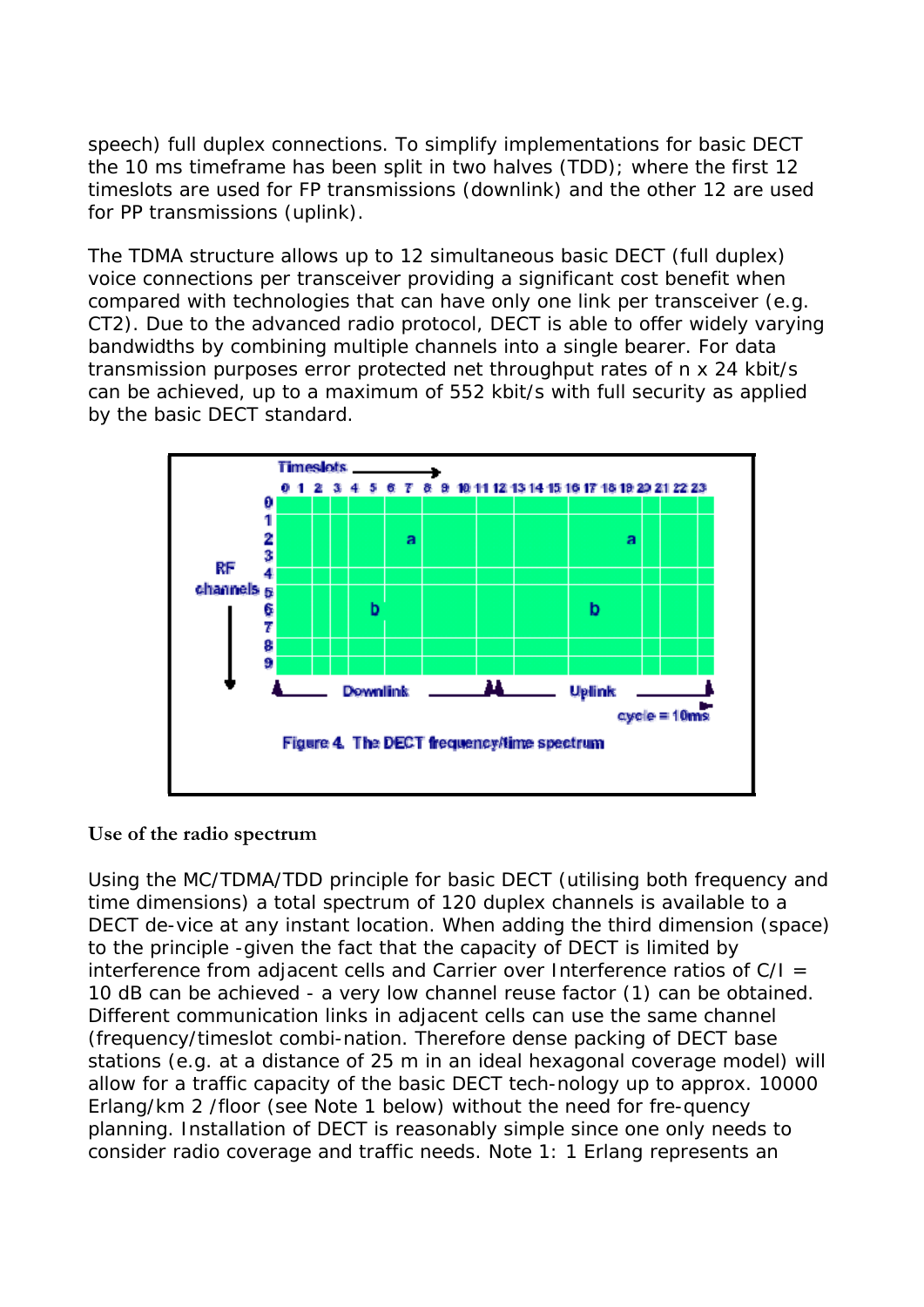average traffic load caused by one basic DECT speech connection -using one frequency/timeslot pair - for 100% of time.

#### **Continuous broadcast service**

A DECT base station is continuously transmitting on - at least - one channel, thus providing a beacon function for DECT portables to lock-on to. The transmission can be part of an active communication link with a portable or a dummy bearer transmission. The base station's beacon transmission carries broad-cast information - in a multi-frame multiplexed structure - on base station identity, system capabilities, RFP status and paging information for incoming call set-up. Port- ables locked-on to a beacon transmission will analyse the broadcast information to find out if the portable has access rights to the system (only portables with access rights are allowed to set-up a communication link), determine whether system capabilities match with the services required by the portable and - if a communication is required whether the base station has free capacity for a radio link with the portable.



Figure 5. The DECT fixed part beacon function

#### **Dynamic Channel Selection and Allocation**

DECT features continuous Dynamic Chan-nel Selection and Allocation. All DECT equipment is obliged to regularly scan - its local radio environment - at least once every 30 seconds. Scanning means receiving and measuring local RF signal strength on all idle channels. Scanning is done as a background process and produces a list of free and occu-pied channels (RSSI list; RSSI = Received Signal Strength Indication), one for each idle timeslot/carrier combination, to be used in the channel selection process. An idle time-slot is (temporarily) not in use for transmis-sion or reception. Within the RSSI list, low signal strength values represent free and non-interfered channels, while high values represent busy or interfered channels. With the aid of the RSSI information, a DECT PP or FP is capable of selecting the most optimal (least interfered) channel to set-up a new commu-nication link.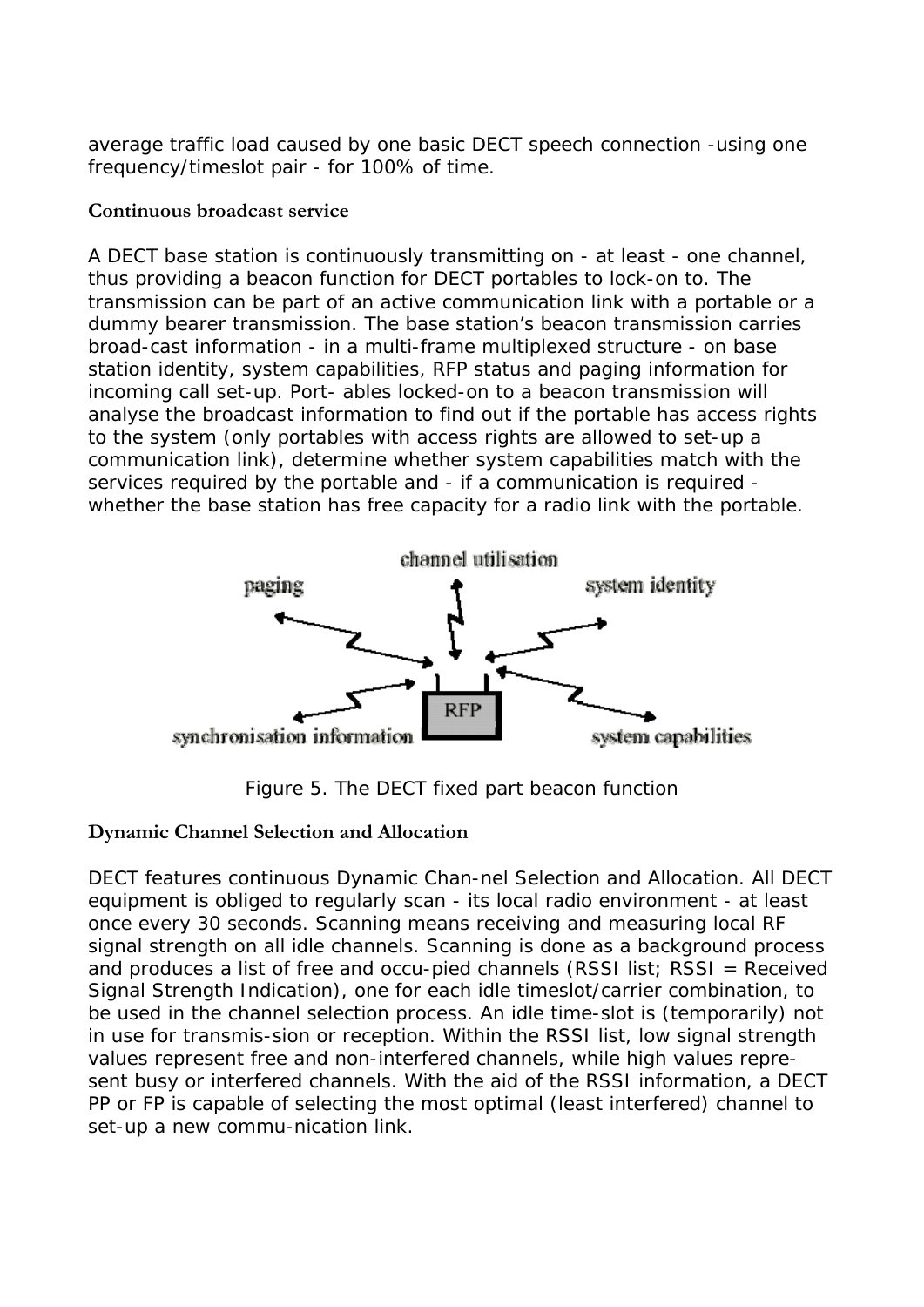In a DECT portable part, the channels with highest RSSI values are continuously ana-lysed to check if the transmission originates from a base station to which the portable has access-rights. The portable will lock onto the strongest base station, as mandated by the DECT standard. Channels with lowest RSSI value are used to set-up a radio link with the base station if the portable user decides to establish a communication or when an in-coming call is signalled to the portable through the reception of a paging message.

In a DECT base station the channels with low RSSI values are used when selecting a channel to set-up a beacon transmission (dummy bearer).

The Dynamic Channel Selection and Alloca-tion mechanism guarantees that radio links are always set-up on the least interfered channel available.

## **Call set-up**

#### **Portable user originated call set-up**

The initiative to set-up radio links in basic DECT applications is always taken by the portable part. The portable selects (using its Dynamic Channel Selection) the best channel available for set-up, and accesses the fixed part on this channel. To be able to detect the PP's set-up attempts the fixed part must be receiving on the channel when the PP transmits its access request. To allow portables to use all 10 DECT RF carriers, the fixed part continuously scans its idle receive channels for portable setup attempts in a sequential way. Portables synchronise to this sequence by means of the information transmitted through the FP continuous broadcast service. From this information portables can deter-mine the exact moment when successful ac-cess the FP is possible on the selected chan-nel.

#### **Network originated call set-up**

When a call comes in for a DECT portable, the access network will page the portable by sending a page message - containing the PP's identity - through its continuous broadcast service. A portable receiving a paging mes-sage with its identity included will set-up a radio link - to serve the incoming call - using the same procedure as used for the PP origi-nated link set-up.

#### **Handover**

Due to the powerful Dynamic Channel Se-lection and Allocation and seamless handover capabilities of DECT, portables can escape from an interfered radio connection by estab-lishing a second radio link - on a newly se-lected channel to either the same (intracell handover as shown in figure 6) or to another base station (intercell handover as shown in figure 7). The two radio links are temporarily maintained in parallel with identical speech information being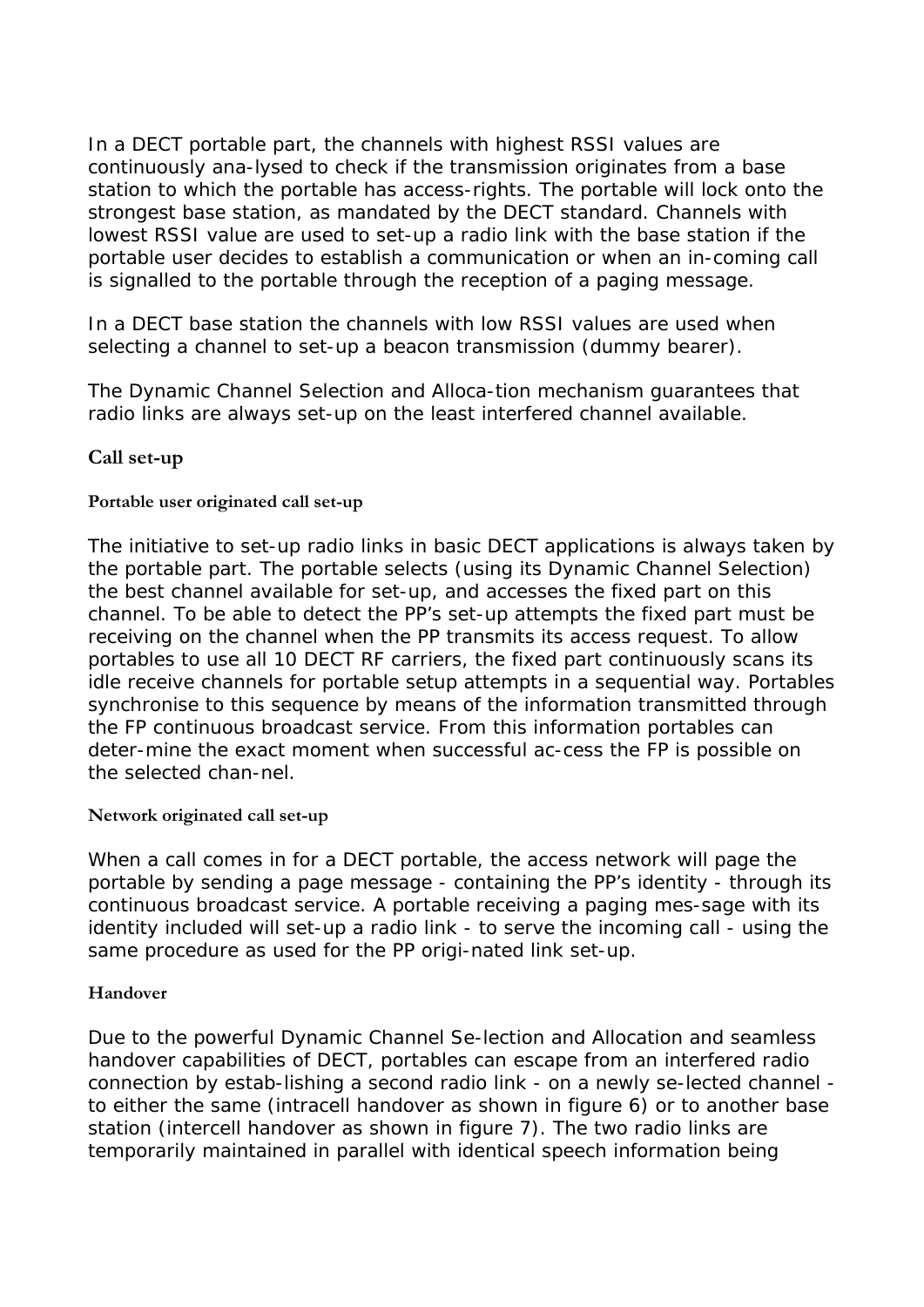carried across while the quality of the links is being analysed. After some time the base station determines which radio link has the best quality and releases the other link.



Figure 6. The DECT intracell handover function

If the DECT portable is moving from one cell area into another, the received signal strength - as measured by the portable's Dynamic Channel Selection and Allocation functions - of the base station will reduce gradually. The signal strength of the base station serving the cell towards which the portable is moving will gradually increase. At the moment the new base station's signal becomes stronger than the signal from the old base station, a seamless handover (as described above) will be performed to the new base station (see figure 7.). The seamless handover is a fully autonomous initiative from the DECT portable part, which the user will not notice. Although a handover is always initiated by the DECT portable part, it may also be the uplink (from PP to FP) that suffers from poor quality. For this case, DECT has signalling protocols that enable the fixed part to signal the perceived link quality to the PP, that can subsequently initiate the handover.



Figure 7. The DECT intercell handover function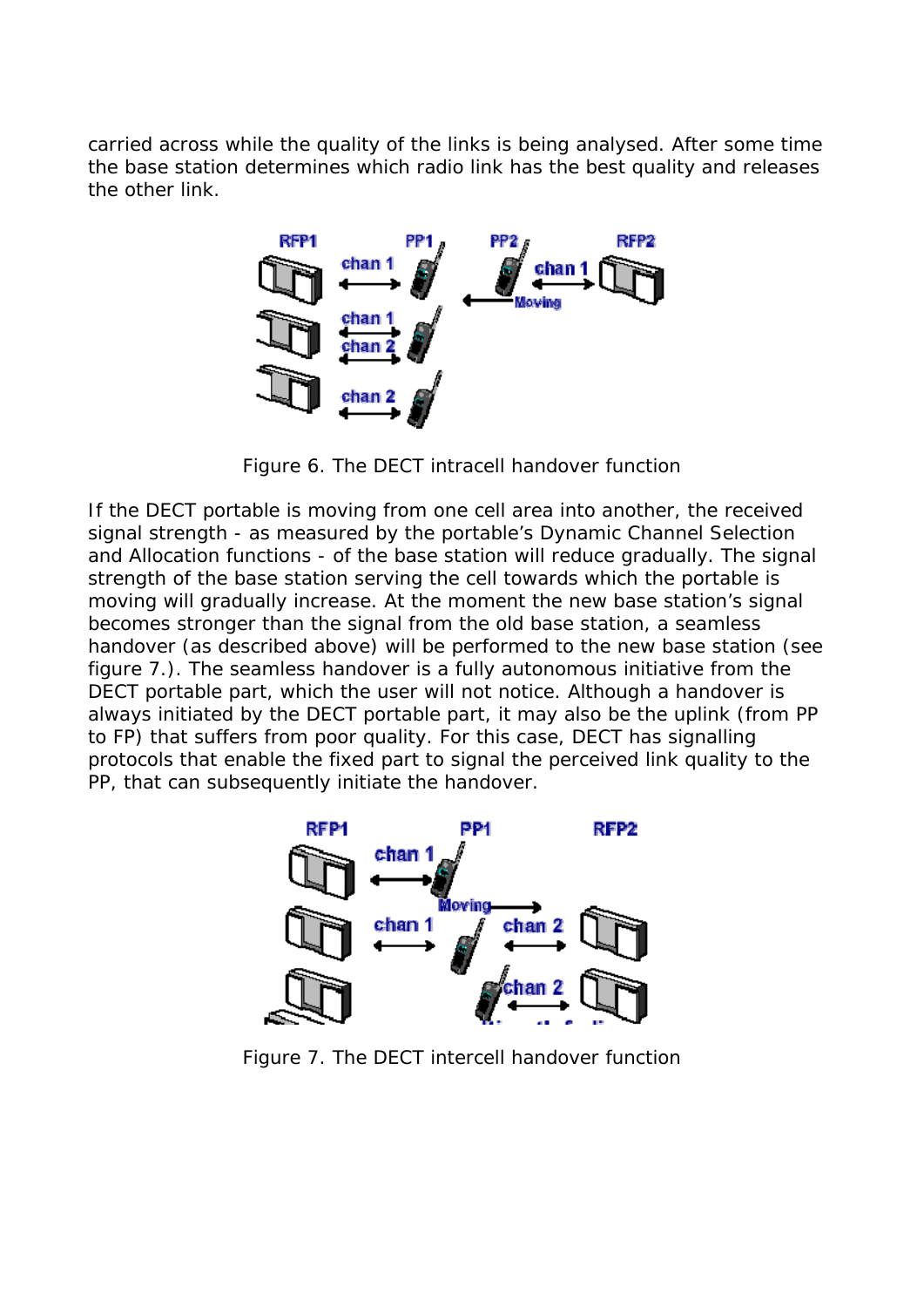#### **Diversity**

Handover in DECT is a mechanism to escape from interfered or channels with low signal level. Handover is however not sufficiently fast to counteract fast fading situations. For this purpose the DECT base station can be equipped with antenna diversity (see figure 8). A signalling protocol is available in the standard to control FP antenna diversity from the portable. Due to the TDD nature (symmetry) of the radio link between the FP and PP, the FP antenna diversity not only improves the uplink quality but also the downlink quality, at slow speed.



Figure 8. Antenna diversity from 1 to 2

#### **Coexistence**

The coexistence properties of radio access technology mainly rely on the ability to escape (handover) - in the frequency domain -from the interfered radio link, not relying on information transferred over the original (interfered) channel. MC/TDMA/TDD, continuous Dynamic Channel Selection and Allocation and the handover procedures in the DECT standard show excellent coexistence properties even under heavy interference conditions.

#### **Security**

The use of a radio access technology providing mobility includes considerable risks with respect to security. The DECT standard provides the measures to counteract the natural security flaws that generally appear when applying cordlessness. Effective subscription and authentication protocols have been included to prevent unauthorised access and an advanced ciphering concept provides protection against eavesdropping.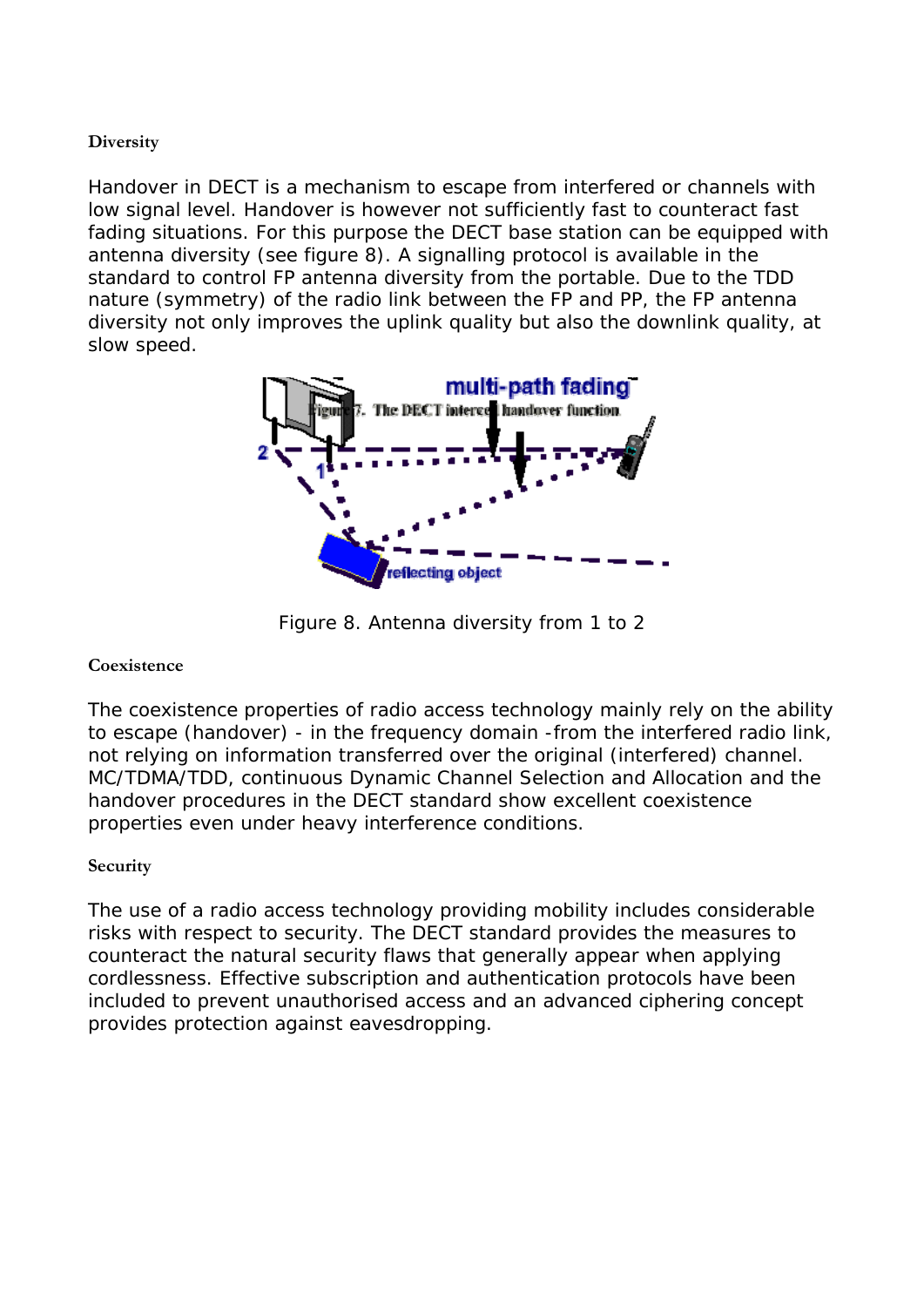#### **Subscription**

The subscription process is the process by which the network opens its service to a particular portable.

The network operator or service provider provides the portable user with a secret subscription key (PIN code), that will be entered into both the fixed and the portable part before the procedure starts. Before the handset initiates the actual subscription procedure it should also know the identity of the fixed part to subscribe to (for security reasons the subscription area could even be limited to a single designated - low power - base station of the system). The time to execute the procedure is usually limited and the subscription key can only be used once, this to further minimise the risk of misuse. Subscription in DECT can be done "over the air," a radio link is set-up and both ends verify that they use the same subscription key. Handset and network identities are exchanged, and both sides calculate a secret authentication key to be used for authentication at every call set-up. The secret authentication key is not transferred over the air.

A DECT portable may have multiple subscriptions. With every subscription session, the portable will calculate a new secret authentication key associated with the network to which it subscribes. New keys and network identities are added to a list - kept in the portable - which is used in the locking process. Portables will only lock to a network where it has access rights (network identity is contained in the list).

#### Authentication

Authentication of a handset may be done as a standard procedure at every call set-up. During the authentication session, the base station checks the secret authentication key without sending it over the air. The principle for hiding the identity information in the air is as follows: the base station sends a random number to the handset that is called the 'challenge'. The handset calculates a 'response' by combining the authentication key with the random information and transmits the 'response' to the base station. The base station also calculates the expected 'response' and compares it with the received 'response'. Figure 9 illustrates the authentication mechanism. The comparison results into a continuation of the call set-up or a re-lease. If somebody is eavesdropping on the air interface, in order to steal the authentication key he needs to know the algorithm to recalculate the key from the 'challenge' and the 'response'. This 'reverse' algorithm demands for a huge amount of computing power. So the cost of retrieving the key by eavesdrop-ping of the authentication procedure is made extremely high.